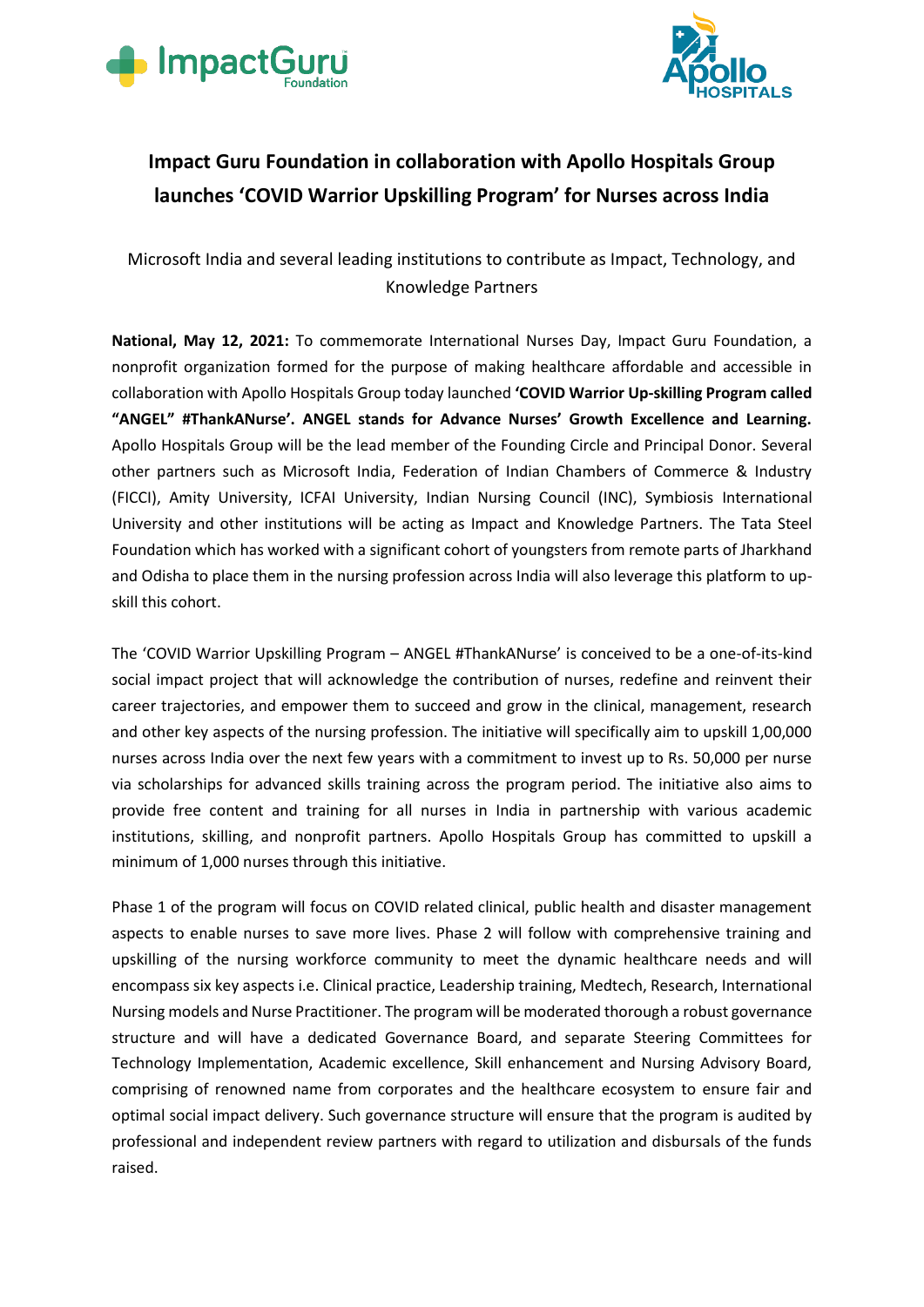



**Dr. Prathap C Reddy, Chairman, Apollo Hospitals Group and Patron of the COVID Warrior Upskilling Program ANGEL #ThankANurse'** said, "The pandemic has brought to fore the importance of nurses like never before. They are at the frontline of the battle against COVID and have made immense contribution in saving lives. They have remained the unsung heroes amidst all the sacrifices. Our endeavor is to express our sincere gratitude by participating in this up-skilling initiative for giving our Nurses a brighter and an enriched future. The program will prepare an increasing number of nurses for advancing their roles across the continuum of care in an evolving healthcare landscape."

**Dr. Sangita Reddy, Joint Managing Director, Apollo Hospitals Group** said, "Nurses make up the largest front-line healthcare workforce, and are key stakeholders in the fight against COVID-19. The upskilling program will provide the nursing workforce with career-relevant skills and knowledge that will help in their professional development while improving patient outcomes. This provides nurses with a unique opportunity to continue their education while transforming their careers."

**Dr. T. Dileep Kumar, President, Indian Nursing Council & Ex-Nursing Advisor to the Govt. of India**  said, "National Health Policy has continuously emphasized to train nurses to improve their career path in various clinical specialization and to train them as Nurse Practitioner so that they can work effectively as a team member in the health care delivery system. The ANGEL program is targeted towards enhancing the nurse's knowledge and skill and enable them to improve their role and remuneration. This initiative is also in alignment with the State of the World Nursing (SOWN) Report of WHO which is around the **theme of Investment in Nursing Education, Investment in creation of positions and Leadership**."

**Piyush Jain, Founder, Impact Guru Foundation** said, "We are pleased to launch this initiative with the support of India's leading healthcare institution Apollo Hospitals Group as a Founding Circle Member and several other pioneering academic, skilling, and corporate partners. We would like to invite corporates, foundations, and individuals to join us on this mission to empower our ANGELS and nurses and strengthen our country's healthcare ecosystem by supporting the cause via CSR and online giving. We aim to partner with all healthcare institutions and hospitals, medical education and skilling institutions in India and abroad to upskill and subsequently create the best career outcomes for our nurses, who have made countless sacrifices in this fight against Covid."

**Anant Maheshwari, President, Microsoft India said,** "The nursing community has played a critical role in supporting the health, safety, and wellness of people across the country. We are deeply committed to supporting this community of frontline healthcare professionals with the resources, tools, voice and skills required to empower them in an ever changing and now, challenging world. Microsoft is honoured to support the "ANGEL #ThankANurse Upskilling" program and do our bit to give back to those who so richly deserve our gratitude and respect."